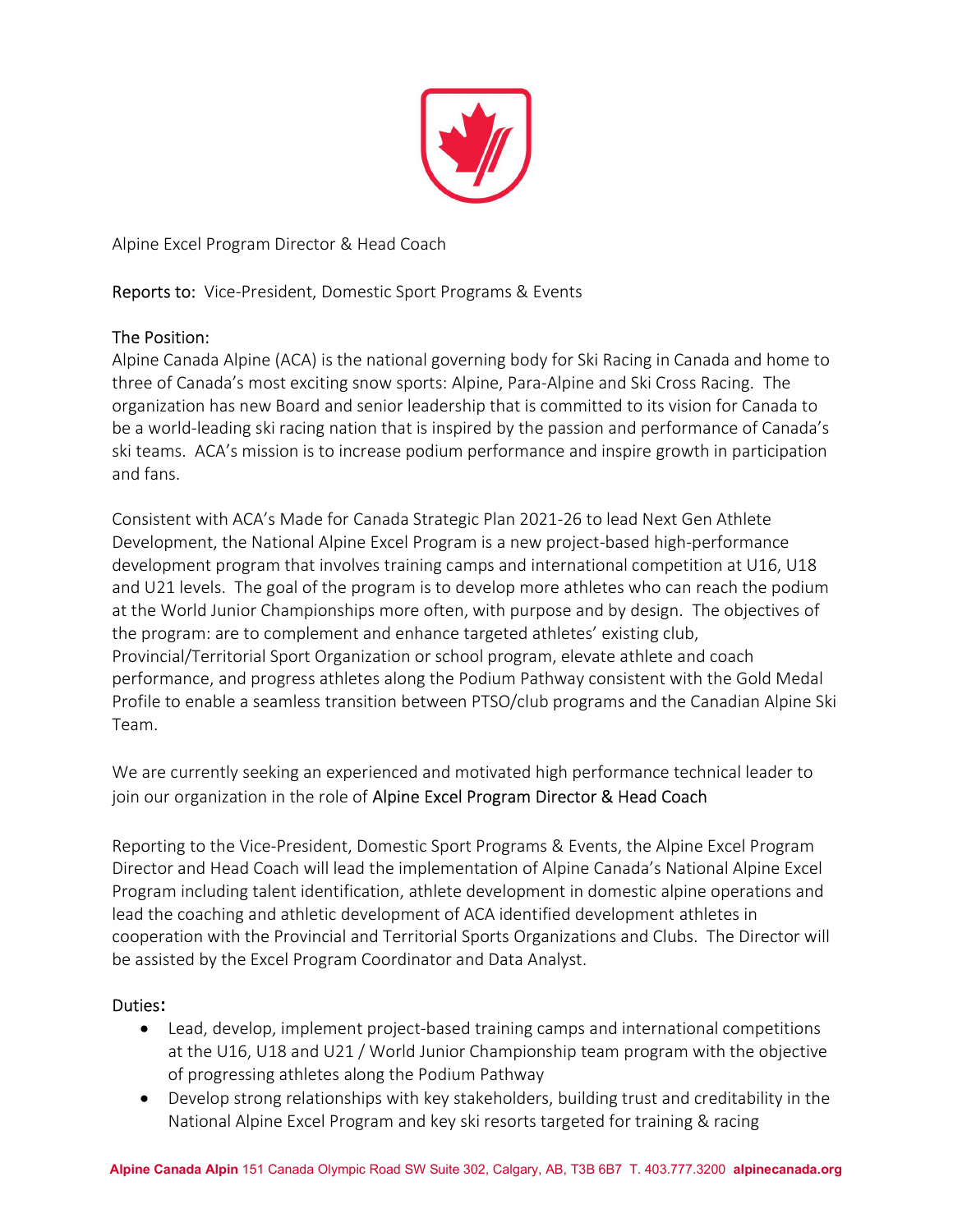

- Work in strong collaboration with the CAST High-performance directors to ensure alignment and efficiencies are optimized for training and competition projects with Canadian Alpine Ski Team.
- Lead the completion and implementation of the Gold Medal Profile and its deployment across the Canada Alpine System to engage, lead, teach and inspire the domestic ski racing community
- Lead talent identification to develop depth charts of athletes with podium potential consistent with the Gold Medal Profile
- Work with Provincial and Territorial Sport Organizations and clubs to identify, recruit, and develop High Performance coaches to participate in the U16, U18, and U21 identified projects.
- Working with the VP Domestic Sport Programs & Events and the Canadian Alpine Ski Team High-Perofrmance Director to ensure the domestic competitive pathway for FIS athletes is well structured and makes sense from an athletic development perspective – inclusive of NorAms and National Championships.
- Participate in the NorAm Sub-Committee
- Build strong partnerships with the Canadian Sport Institutes to support athlete and coach development
- Recruit and develop world class Canadian coaching talent that will be ready for national team, world cup, and Olympic assignment by providing education, experience, and exposure opportunities in the Alpine Excel program
- Provide direction, feedback, coaching and builds talent in direct report

# Working Conditions

- Full Time position with considerable domestic and some international travel required
- Significant time working outdoors in winter conditions
- Requires lifting, walking and skiing
- Significant overtime required during peak periods to be taken as time in lieu as scheduling permits
- Reporting to Calgary Head Office

# Employment Requirements

- Demonstrate extensive experience and success in alpine athlete development within the Canadian System or its international equivalent
- Must demonstrate strong leadership, collaboration and communication skills
- Strong familiarity with Alpine Canada's Long-term Athlete Development framework
- Display advanced analytical capabilities with regards to athlete performance, fitness, technical skill, mental performance, and video data for the purposes of talent identification and development